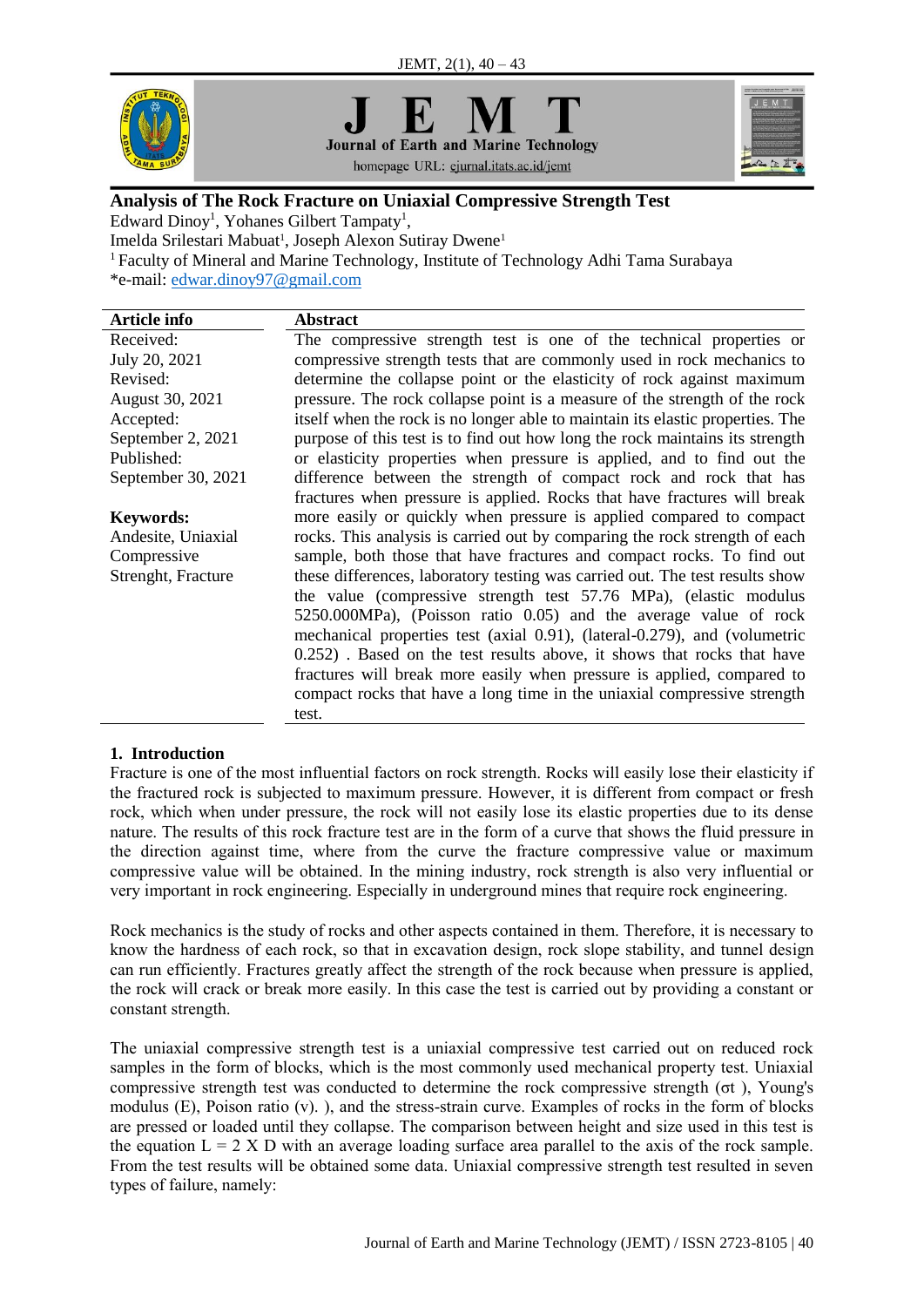- Cataclysm
- Axial separation
- Crushing cone
- Shear shear (homogeneous shear)
- Corner to corner shear (homogeneous shear angle to corner)
- Combination of axial and local shear
- Splintery union-leaves and bends.

## **2. Methodology**

In this practical field work activity in geological mapping, survey methods are used in the form of surface geological mapping which includes several aspects including aspects of Lithology, Geomorphology, Sedimentology, Stratigraphy, Structural Geology, Historical Geology and excavation materials found in the research area. At the field research stage, a trajectory map is made, observations of rock outcrops, morphology of the research area, structural measurements, and observations of geological resources and disaster sources in the surrounding area are carried out. Meanwhile, in the laboratory research phase, petrographic analysis and fossil analysis were carried out.

The methods of data collection are: (1) surface data collection is carried out directly in the field using tools, (2) data collection with or without using tools, (3) data collection includes primary and secondary data collection.

The object of this research is fieldwork practice on geological mapping, covering several aspects including aspects of lithology, geomorphology, sedimentology, stratigraphy, structural geology, historical geology as well as excavation materials found in the research area.

## **3. Results**

Fractures in the support have a direct effect on the uniaxial compressive strength test. The following are the results obtained are as follows:

| <b>Table 1.</b> Uniaxial Compressive Strength Test Results on samples with an area of $2601.00 \text{mm} =$ |
|-------------------------------------------------------------------------------------------------------------|
| 260.1mm2 and a load of $11016.50$ Kg                                                                        |

| No. | <b>Description</b>            | <b>Uniaxial Compressive Strength Test Results</b> |
|-----|-------------------------------|---------------------------------------------------|
|     | Uniaxial Compressive Strength | 42.35MPa                                          |
|     | Poisson Ratio                 | 0.62                                              |
|     | <b>Modulus of Elasticity</b>  | 6754.386Mpa                                       |

Results based on laboratory tests, the rock has a compressive strength of 42.35 MPa. With the following calculations:

$$
\sigma_c = \frac{P}{A}
$$

$$
\sigma_c = \frac{11016.50 \text{ kg}}{260.1 \text{ mm}^2}
$$

$$
\sigma = 42.35 \text{ MPa}
$$

**Table 2.** Uniaxial Compressive Strength Test Results on samples with an area of 2601.00mm => 260.1mm2 and a load of 11016.50 Kg

| No. | <b>Description</b>            | <b>Uniaxial Compressive Strength Test Results</b> |
|-----|-------------------------------|---------------------------------------------------|
|     | Uniaxial Compressive Strength | 42.35MPa                                          |
|     | Poisson Ratio                 | 0.31                                              |
|     | <b>Modulus of Elasticity</b>  | 7833.333 MPa                                      |

Based on the results of laboratory tests, the rock has a compressive strength of 42.35 MPa. By calculating the uniaxial compressive strength as follows:

$$
\sigma_c = \frac{P}{A}
$$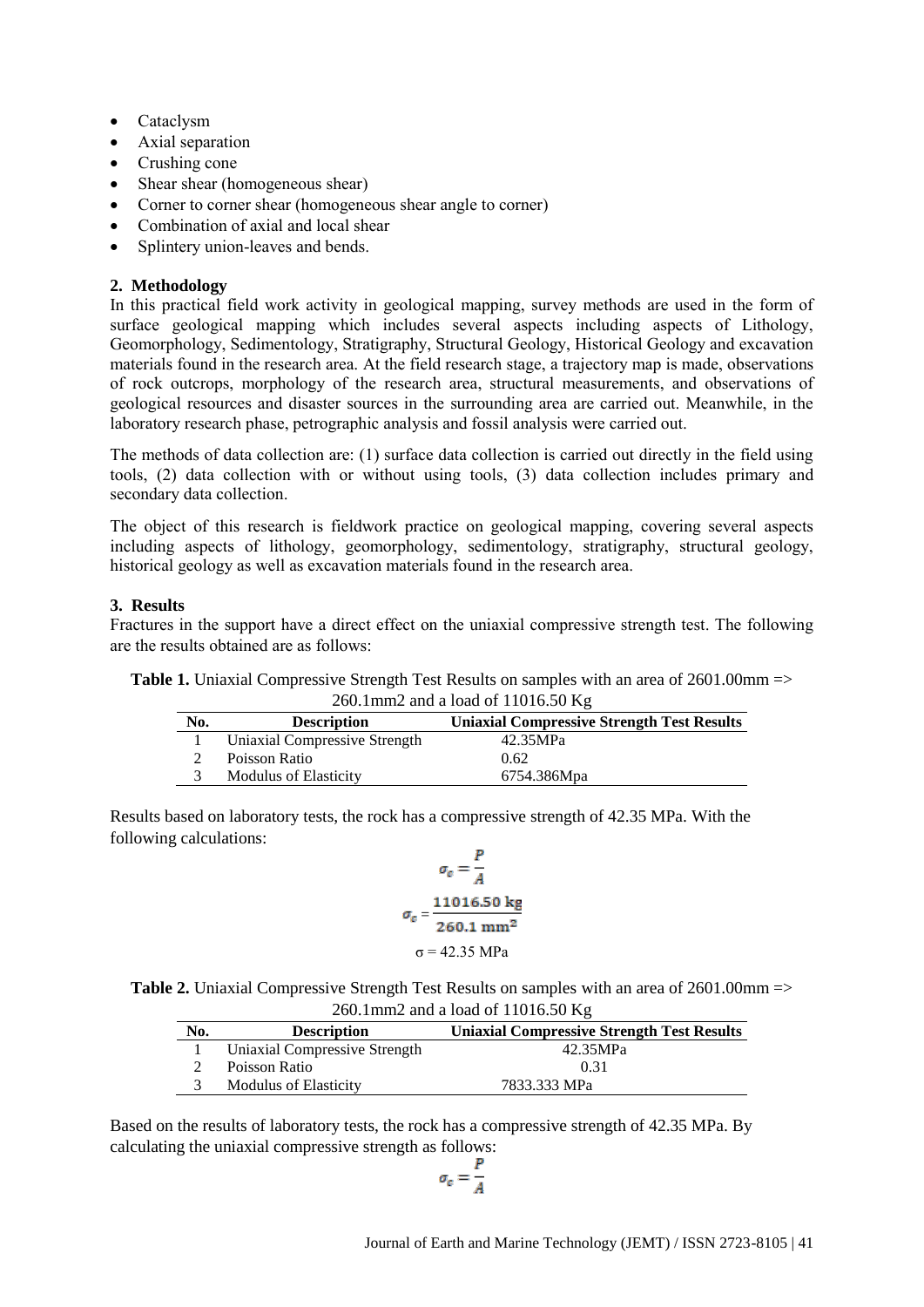| $\sigma_c =$ | 11016.50 kg                  |
|--------------|------------------------------|
|              | $260.1 \text{ mm}^2$         |
|              | $\sigma = 42.35 \text{ MPa}$ |

The sample results above are almost the same as the previous samples, which have the same strength but have different Elasticity Modulus and Poisson's Ratio.

**Table 3**. Uniaxial Compressive Strength Test Results on samples with an area of 2601.00mm => 260.1mm2 and a load of 11016.50 Kg

| No. | <b>Description</b>            | <b>Uniaxial Compressive Strength Test Results</b> |
|-----|-------------------------------|---------------------------------------------------|
|     | Uniaxial Compressive Strength | 42.35MPa                                          |
|     | Poisson Ratio                 | 0.12                                              |
|     | <b>Modulus of Elasticity</b>  | 7700.00MPa                                        |

Based on the results of laboratory tests, the rock has a compressive strength of 42.35 MPa. By calculating the uniaxial compressive strength as follows:

$$
\sigma_c = \frac{r}{A}
$$

$$
\sigma_c = \frac{11016.50 \text{ kg}}{260.1 \text{ mm}^2}
$$

$$
\sigma = 42.35 \text{ MPa}
$$

The results of the sample above are almost the same as the results of the previous sample, which has the same compressive strength but has a different modulus of elasticity and Poisson's ratio. it can be seen from the test that the three samples have the same compressive strength.

**Table 4.** Uniaxial Compressive Strength Test Results on samples with an area of 2601.00mm => 260.1mm2 and a load of 11016.50  $K_{\sigma}$ 

| No. | <b>Description</b>            | <b>Uniaxial Compressive Strength Test Results</b> |
|-----|-------------------------------|---------------------------------------------------|
|     | Uniaxial Compressive Strength | 57.76MPa                                          |
|     | Poisson Ratio                 | 0.05                                              |
|     | <b>Modulus of Elasticity</b>  | 5250.00MPa                                        |

Based on the results of laboratory tests above, the rock has a compressive strength of 57.76 MPa. By calculating the uniaxial compressive strength as follows:

$$
\sigma_c = \frac{P}{A}
$$

$$
\sigma_c = \frac{15022.50 \text{ kg}}{260.1 \text{ mm}^2}
$$

$$
\sigma = 57.77 \text{ MPa}
$$

**Table 5.** Uniaxial Compressive Strength Test on a sample with an area of 2601.00mm2 and a load of 15022.50kg

| No. | <b>Description</b>            | <b>Uniaxial Compressive Strength Test Results</b> |
|-----|-------------------------------|---------------------------------------------------|
|     | Uniaxial Compressive Strength | 46.21MPa                                          |
|     | Poisson Ratio                 | 0.33                                              |
|     | <b>Modulus of Elasticity</b>  | 10628.571MPa                                      |

Based on the results of laboratory tests above, the rock has a compressive strength of 46.21 MPa. By calculating the uniaxial compressive strength as follows:

 $\sigma_c = \frac{P}{4}$